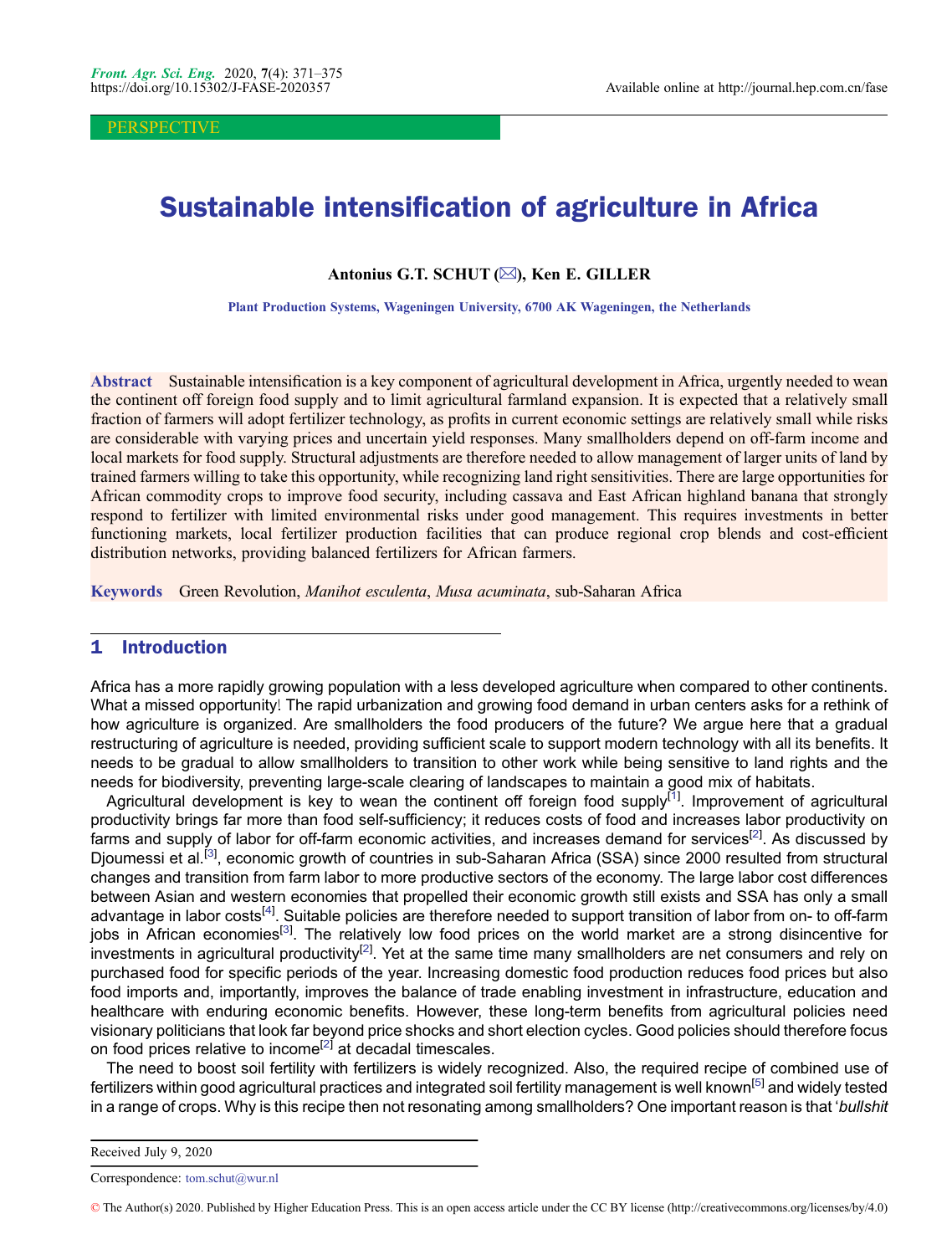*rules'*<sup>[\[6](#page-3-0)]</sup>: promises about increased fertilizer use and supporting policies made by politicians are not met.

Agronomic research has focused on improving agronomic efficiency, which is key to reducing costs. However is this truly the bottleneck for improved productivity? Lessons from Europe<sup>[\[7](#page-3-0)]</sup> and elsewhere<sup>[[8,9\]](#page-3-0)</sup> show that on-farm effects of fertilizer are highly variable among fields and between seasons, and typically improve as soil fertility builds up. When the agronomic efficiency is high, fertilizer use gives a good return on investment for African smallholders<sup>[\[10\]](#page-3-0)</sup>. However, is it fair and reasonable to expect African farmers to bridge the period required to build soil fertility before they are able to achieve the high agronomic efficiency required to repay their initial investments?

# 2 Reviving the Green Revolution in sub-Saharan Africa

Africa's poor resource base, limited opportunities for irrigated agriculture, large distances to seaports and poor infrastructure made Green Revolution technologies less competitive when compared to other continents. Even now, many farmers see limited direct financial benefits from these technologies and at the same time face large financial risks, mainly due to low agronomic efficiencies of inputs, and volatile and poorly functioning markets. Recent focus has been on input subsidy schemes, which are highly politicized. In our view, protection of local markets and regulating food imports are more important as these reduce price volatility and risks. Agricultural revolutions do not start on farm but are triggered by market opportunities; African farmers will also respond to market demand.

#### 2.1 Tunneling through: green solutions or murky waters?

Cheap inputs, such as fertilizer in China and feed imports in Europe, led to overuse and overload of nutrients in the system that sooner or later leach through, causing pollution of ground- and drinking water, eutrophication of surface water and toxic green tides. Excess N not only leaches but also results in gaseous losses, responsible for eutrophication and acidification of nature reserves and loss of biodiversity. Legislation to reduce the environmental burden can increase nutrient use efficiency (NUE) to near theoretical levels. This is what happened in Europe with a turnaround in the 1980s and is happening now in China<sup>[[11](#page-3-0)–[13\]](#page-3-0)</sup>. Tunneling through the Kutznets curve shortcuts this process of rise and decline in fertilizer rates<sup>[\[14\]](#page-3-0)</sup> with a focus on high NUE being of key importance.

African agriculture is, with some exceptions, based on soil mining; large amounts of nutrients are extracted from the farming system without adequate replacement. This erodes soil fertility with enduring negative consequences. This process has been happening for nearly a century, fueled by population growth and expansion of agriculture. Theoretically, the highest efficiencies are observed when all other production factors are optimal. In Africa, efficiencies are very low, even at the very low application rates that are commonly used, reflecting a combination of limiting factors. Fertilizing crops on a soil with a poor resource base therefore results in much smaller yield gains than on richer soils. For example, maximum yield gains for N applications of 50 kg grain  $kg^{-1}$  N are observed in the new polders of the Netherlands, with vast soil reserves of nutrients. Farmers in SSA are also aware of this and will preferably focus fertilizers on their better fields which can also reach these high efficiencies<sup>[\[15](#page-3-0)]</sup>, while nutrients are most needed on poor fields these must be supplied in a more balanced composition. One of the reasons for the low agronomic efficiencies in African agriculture is inappropriate blends of nutrients in fertilizers. The variability of soil fertility is well known and reflects large differences in parent material and weathering, over which the impacts of management history are superimposed. Proper accounting for these differences is almost impossible. In addition, experimental results are highly variable, even more so when conducted on farm. Large experiments including replicates are not always possible; they might not fit in a single smallholder field or might violate the ceteris paribus assumptions. Alternatively, experimental results from a range of locations are pooled adding spatial variability. Then, the effect of locally-deficient nutrients will be masked by spatial variability and overall effects become insignificant. Typically, only nutrient limitations that occur everywhere are identified as significant, notably N + P. Although wide ranges in responses can mask differences between treatments when statistically analyzed, they reflect a risk for the farmer<sup>[\[16](#page-3-0)]</sup> and indicate that a complete and balanced mix of nutrients should be applied. A well balanced fertilizer with optimum N:P:K ratios that compensates for nutrient offtake will reduce the risk of poor NUE<sup>[[17\]](#page-3-0)</sup>. This strongly argues for providing balanced nutrient mixtures in fertilizer blends that are regionally tailored to crop offtakes at competitive prices to prevent use of unbalanced fertilizer with long-term negative impacts on soil fertility.

# 3 Structural adjustments

African agriculture is dominated by smallholders. Many smallholders are net consumers, producing much of their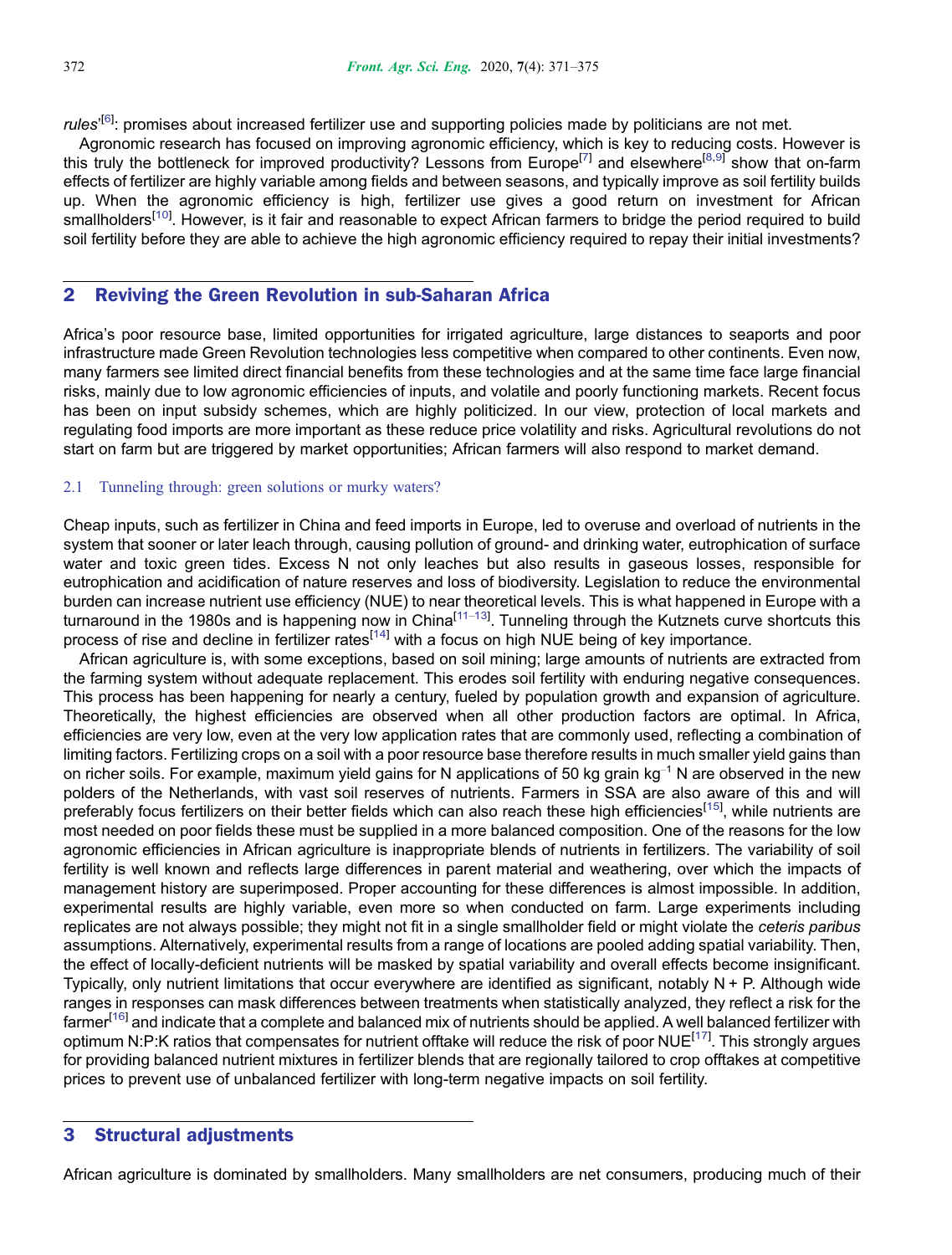own food but relying on off-farm income to meet the full household dietary needs, while at the same time more than 95% of smallholders sell produce to markets<sup>[[18](#page-3-0)]</sup>. Although intensification produces more, financial gains are marginal and will not help lift smallholders out of poverty. Many smallholders will opt for opportunities to invest away from the farm with larger potential income gains<sup>[[19](#page-3-0)]</sup>. This also means that not all smallholder land will be available for intensification, adding pressure on other areas. A first estimate is that only 11% to 14% of farmers in Africa will take this opportunity to step up and adopt technology when price incentives are right with food secure farmers are more likely to adopt than food insecure farmers $^{[20]}$  $^{[20]}$  $^{[20]}$ .

To keep pace with population growth, yield gains of 100–200 kg $\cdot$ ha $^{-1}\cdot$ yr $^{-1}$  cereal grain are needed $^{[21]}$  $^{[21]}$  $^{[21]}$ , depending on the expansion of land under agricultural use. These are staggering numbers, far larger than the yield increases that were achieved in the past in developed countries, especially when considering that not all farmland is available for intensification. Effective use of fertilizer combined with good agronomic practices is labor intensive, but for smallholders labor is a serious constraint at the peak of season<sup>[\[22\]](#page-4-0)</sup> depending on local conditions<sup>[\[23\]](#page-4-0)</sup>. Manual land-preparation, seeding and weeding is backbreaking work<sup>[\[24\]](#page-4-0)</sup>; sowing 50000 seeds h<sup>–1</sup> and fertilizer requires bending over up to 50–100 thousand times ha<sup>-1</sup>. Even simple, locally manufactured mechanized seeders can place both seeds and fertilizer in rows at the required depth, providing direct yield benefits<sup>[[24\]](#page-4-0)</sup>. The yield benefits resulting from more accurately placing seeds in a row also reduce the need for thinning compared to the common practice of two seeds per planting and reduces the risk of ammonium toxicity to the germinating seeds from basal fertilizers. This example shows that the benefits of scale are much larger for intensified systems, but also go far beyond economics alone.

Therefore, sustainable intensification of agriculture must be done concurrently with consolidation of farms to reap the benefits of mechanization and technology, fueled by a gradual transition to a more urbanized life for workers. Another major advantage of land consolidation is that a much smaller number of farmers need to be trained. Land is not only an asset for producing food, it is also the rural home, a place of belonging where ancestors are buried, and provides a safety net and insurance for families with urban workers to retreat to. Land use and land ownership are very sensitive issues but need to be addressed to allow short- or long-term land rent contracts that can provide the required scale for mechanized intensification.

### 4 Large opportunities for crops in sub-Saharan Africa

To revitalize the Green Revolution, African commodity crops provide excellent opportunities to boost productivity of land and labor, and initialize local processing industries proving work in rural areas. Recent work on cassava (Manihot esculenta) has shown that balanced nutrient ratios, applied in split applications aligned to crop demand, can result in highly-efficient crop uptake with high yields, for the commonly used cultivar TME 419, approaching theoretical maximum yields<sup>[\[25](#page-4-0)]</sup>. Cassava is a widely grown food crop in SSA that also can be used for chips and starch processing, and is well-adapted to periods of drought. Also, cassava strongly responds to fertilizer and uses nutrients very efficiently (Table 1), strongly limiting environmental risks.

East African highland banana (Musa acuminata genome group AAA-EA) is another example; it is a highly productive crop, requiring little N fertilization<sup>[\[30](#page-4-0)]</sup> and well suited to local conditions. Bananas demand large amounts of potassium<sup>[\[29](#page-4-0)]</sup>, but when properly fertilized with K, they provide high yields. Highland bananas are also labor intensive, providing job opportunities in rural areas with a good economic yield for sale in urban areas. In addition, the continuous soil cover provided helps to limit erosion of hillsides.

## 5 Conclusions

**Table 1** Optimum yields, agronomic efficiency and nutrient recovery of fertilizer (expressed  $kg^{-1}$  N applied) under balanced NPK nutrition for major food staple crops in sub-Saharan Africa

| Plant           | Agronomic efficiency<br>$(\text{kg DM kg}^{-1} \text{ N applied})$ | N recovery<br>(kg N uptake $kg^{-1}$ N applied) | Water-limited yields under optimum<br>management $(t \cdot ha^{-1} DM)$ | Reference   |
|-----------------|--------------------------------------------------------------------|-------------------------------------------------|-------------------------------------------------------------------------|-------------|
| Maize           | $18 - 19$                                                          | $0.5 - 0.6$                                     | $6-13$ (grain)                                                          | [26, 27]    |
| Cassava         | $27 - 60$                                                          | $0.5 - 0.7$                                     | $22 - 35$ (roots)                                                       | $[25]$      |
| Highland banana | $\overline{\phantom{0}}$                                           | $\hspace{0.1mm}-\hspace{0.1mm}$                 | $6-8$ (fingers)                                                         | $[28 - 30]$ |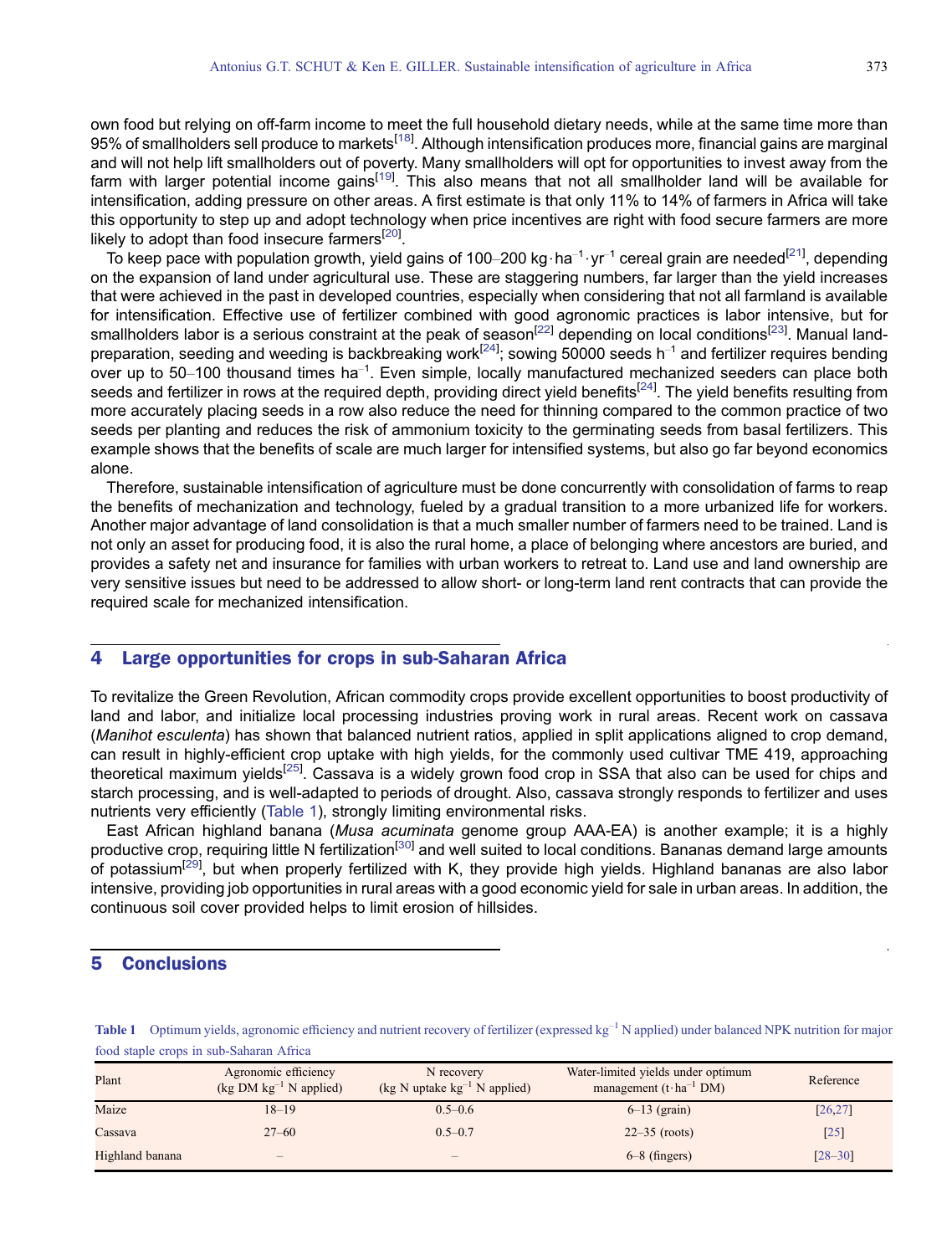<span id="page-3-0"></span>Investing in sustainable intensification in SSA is urgently required to prevent further nutrient mining of soils. Investments in agricultural development have wide-reaching benefits in the long-term. Fertilizer is a key component to increase land and labor productivity, that may free-up labor, and kick-start services and exporting industries when combined with broader economic investments. Low NUE may need to be accepted in the short-term to build up soil resources. Along with sustainable intensification, policies that address land rights are critical, enabling long-term investments in soil fertility and land exchange to provide the much-needed increase in the size of land management units to support improved management practices. In our view, investing in agriculture is an essential development pathway for African countries to boost economies and protect biodiversity from further expansion of agricultural use of land. International donors should invest in facilitating balanced fertilizer production facilities and reduction of transaction costs of fertilizer use through providing better services (e.g., roads, market access, storage services and agricultural supplier networks) in SSA to support intensification. Support for locally processed tropical root and tuber crops provide excellent opportunities to produce food locally and kick-start competitive industries that may produce for both domestic and international markets.

### References

- 1. Breman H, Schut A G T, Seligman N G. From fed by the world to food security: accelerating agricultural development in Africa. Wageningen: Plant Production Systems, 2019
- 2. Dorward A. Agricultural labour productivity, food prices and sustainable development impacts and indicators. Food Policy, 2013, 39: 40–50
- 3. Djoumessi Y F, Kamdem C B, Ndeffo Nembot L. Moving off agrarian societies: agricultural productivity to facilitate economic transformations and non-agricultural employment growth in sub-Saharan Africa. Journal of International Development, 2020, 32(3): 324–341
- 4. Frankema E, van Waijenburg M. Africa rising? A historical perspective. African Affairs, 2018, 117(469): 543–568
- 5. Vanlauwe B, Descheemaeker K, Giller K E, Huising J, Merckx R, Nziguheba G, Wendt J, Zingore S. Integrated soil fertility management in sub-Saharan Africa: unravelling local adaptation. Soil, 2015, 1(1): 491–508
- 6. Stevenson H. Reforming global climate governance in an age of bullshit. Globalizations, 2020
- 7. Milroy S P, Wang P, Sadras V O. Defining upper limits of nitrogen uptake and nitrogen use efficiency of potato in response to crop N supply. Field Crops Research, 2019, 239: 38–46
- 8. Silva J V, Reidsma P, Laborte A G, van Ittersum M K. Explaining rice yields and yield gaps in Central Luzon, Philippines: an application of stochastic frontier analysis and crop modelling. European Journal of Agronomy, 2017, 82: 223–241
- 9. Silva J V, Reidsma P, van Ittersum M K. Yield gaps in Dutch arable farming systems: analysis at crop and crop rotation level. Agricultural Systems, 2017, 158: 78–92
- 10. Jindo K, Schut A G T, Langeveld J W A. Sustainable intensification in Western Kenya: who will benefit? Agricultural Systems, 2020, 182: 102831
- 11. Lassaletta L, Billen G, Grizzetti B, Anglade J, Garnier J. 50 year trends in nitrogen use efficiency of world cropping systems: the relationship between yield and nitrogen input to cropland. Environmental Research Letters, 2014, 9(10): 105011
- 12. Chen X, Cui Z, Fan M, Vitousek P, Zhao M, Ma W, Wang Z, Zhang W, Yan X, Yang J, Deng X, Gao Q, Zhang Q, Guo S, Ren J, Li S, Ye Y, Wang Z, Huang J, Tang Q, Sun Y, Peng X, Zhang J, He M, Zhu Y, Xue J, Wang G, Wu L, An N, Wu L, Ma L, Zhang W, Zhang F. Producing more grain with lower environmental costs. Nature, 2014, 514(7523): 486–489
- 13. Shen J, Zhu Q, Jiao X, Ying H, Wang H, Wen X, Xu W, Li T, Cong W, Liu X, Hou Y, Cui Z, Oenema O, Davies W J, Zhang F. Agriculture green development: a model for China and the world. Frontiers of Agricultural Science and Engineering, 2020, 7(1): 5–13
- 14. Zhang X, Davidson E A, Mauzerall D L, Searchinger T D, Dumas P, Shen Y. Managing nitrogen for sustainable development. Nature, 2015, 528 (7580): 51–59
- 15. Zingore S, Murwira H K, Delve R J, Giller K E. Influence of nutrient management strategies on variability of soil fertility, crop yields and nutrient balances on smallholder farms in Zimbabwe. Agriculture, Ecosystems & Environment, 2007, 119(1–2): 112–126
- 16. Vanlauwe B, Coe R, Giller K E. Beyond averages: new approaches to understand heterogeneity and risk of technology success or failure in smallholder farming. Experimental Agriculture, 2019, 55(S1): 84–106
- 17. Njoroge S, Schut A G T, Giller K E, Zingore S. Learning from the soil's memory: tailoring of fertilizer application based on past manure applications increases fertilizer use efficiency and crop productivity on Kenyan smallholder farms. European Journal of Agronomy, 2019, 105: 52–61
- 18. Frelat R, Lopez-Ridaura S, Giller K E, Herrero M, Douxchamps S, Andersson Djurfeldt A, Erenstein O, Henderson B, Kassie M, Paul B K, Rigolot C, Ritzema R S, Rodriguez D, van Asten P J A, van Wijk M T. Drivers of household food availability in sub-Saharan Africa based on big data from small farms. Proceedings of the National Academy of Sciences of the United States of America, 2016, 113(2): 458-463
- 19. Ellis F. The determinants of rural livelihood diversification in developing countries. Journal of Agricultural Economics, 2000, 51(2): 289-302
- 20. Thornton P K, Kristjanson P, Förch W, Barahona C, Cramer L, Pradhan S. Is agricultural adaptation to global change in lower-income countries